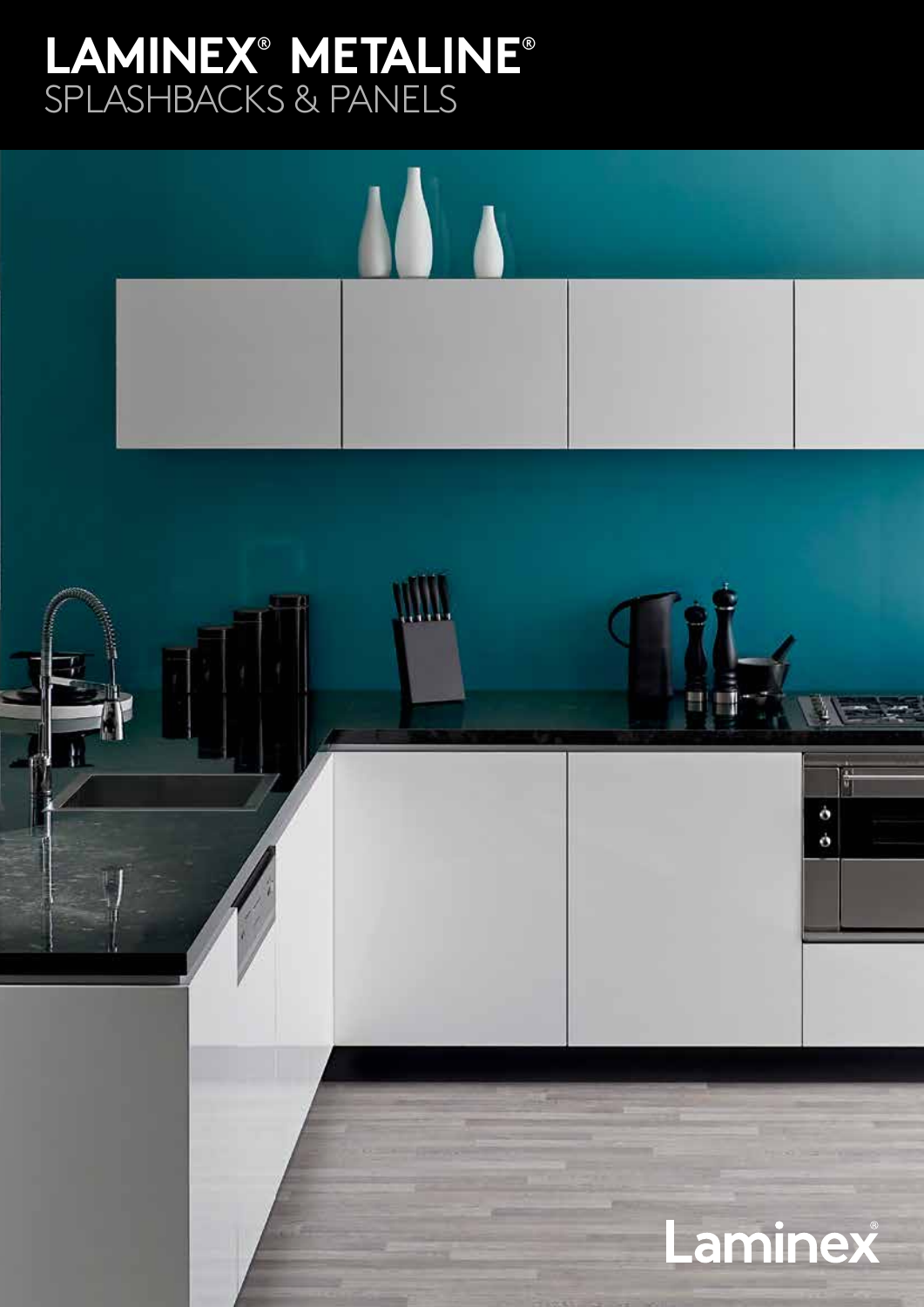

Laminex<sup>®</sup> Metaline® splashbacks and panels are a smarter way to inspire your Residential or Commercial space. This innovative, easy to install aluminiumbased system boasts a clean continuous look that's comparable to glass, but

with superior cost efficiency and versatility. With its ability to fold and bend, seamless finish and anti-corrosion coated back surface, Metaline is ideal for a range of applications. From curved pillars and feature walls to bathrooms and wall linings, it offers surface solutions that are both flexible and functional. A fire retardant PE core, that has been independently certified by SAI Global, means Metaline is also suitable for use behind both gas and electric cooktops. When correctly installed by an authorized installer, Metaline is compliant with the Building Code of Australia and AS/NZS 5601 Gas Installation Code. This product can be easily fitted to accommodate power points, fixtures and taps and with superior stain, mould and heat resistance, Metaline has outstanding durability backed by a seven year limited warranty. Choose from three panel sizes (3600 x 1500mm, 3600 x 800mm in all Décors or 2800 x 800mm in selected Décors), and whatever your next project may be, make a smooth, confident statement with Metaline.

### **21 MODERN DÉCORS « SMARTER ALTERNATIVE TO GLASS « SLEEK, CONTINUOUS LOOK**



COVER Splashback in Laminex Metaline Lagoon Metallic. Benchtop in Laminex 180fx Black Fossilstone. Upper cupboards in Laminex CrystalGloss Polar White. Lower cupboards and panels in Laminex CrystalGloss Polar White. ABOVE LEFT Roll bended wall in Laminex Metaline Regal Crème. Project: Northern Community Mental Health Centre, South Australia. Designer: Grieve Gillett Dimitty Anderson Architects. Photography: Peter Barnes. ABOVE TOP RIGHT Splashback in Laminex Metaline Black Ice. Benchtop in Laminex Freestyle Arctic White. ABOVE BOTTOM RIGHT Splashback in Laminex Metaline Diamond Ice. Benchtop in Laminex Colour Palette Peacestone, lower cupboards in Laminex ColourTech Pumice and upper cupboards in Laminex ColourTech Peacock.

\* Please obtain a copy of the Laminex Metaline splashbacks and panels 7 year limited warranty from laminex.com.au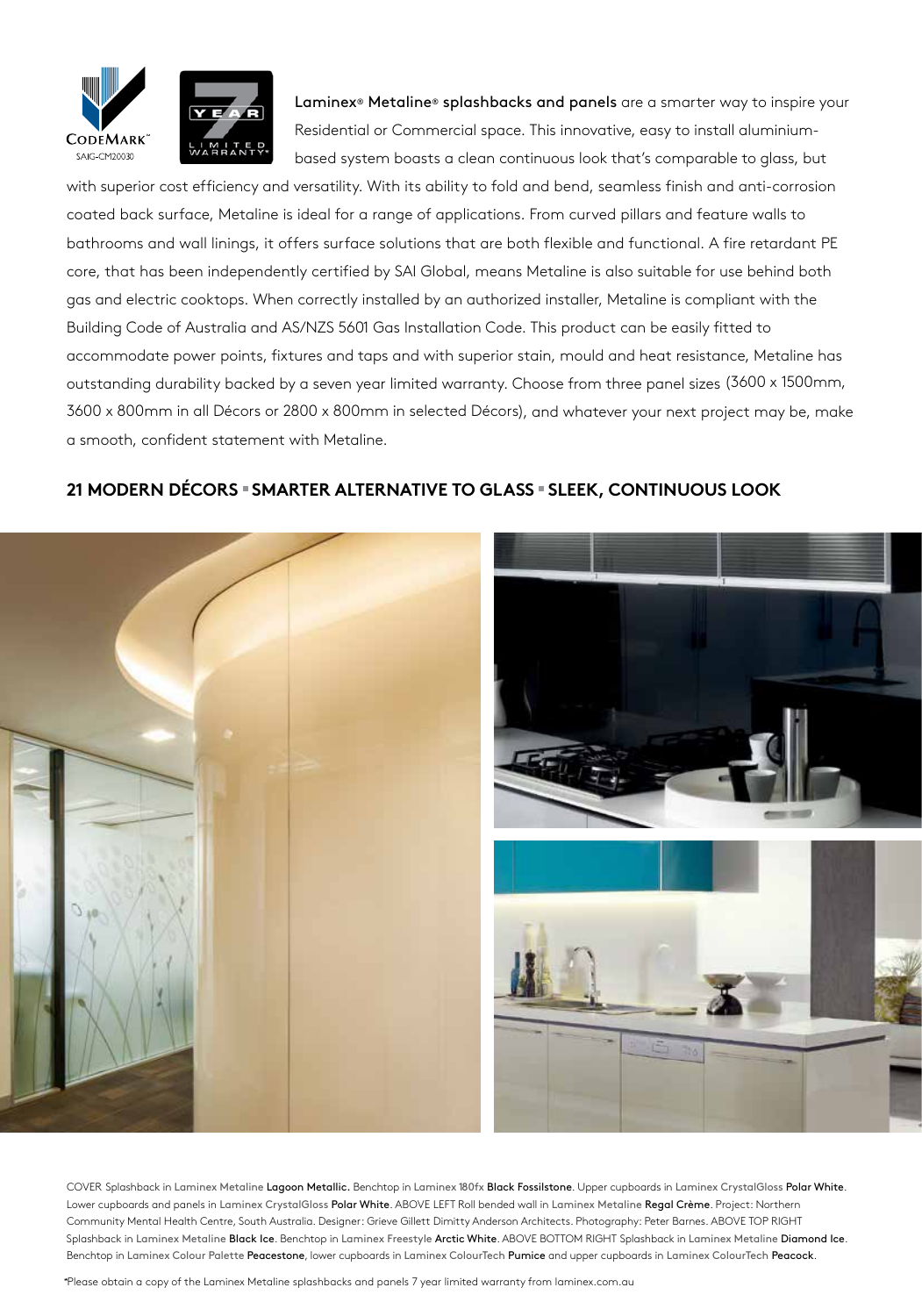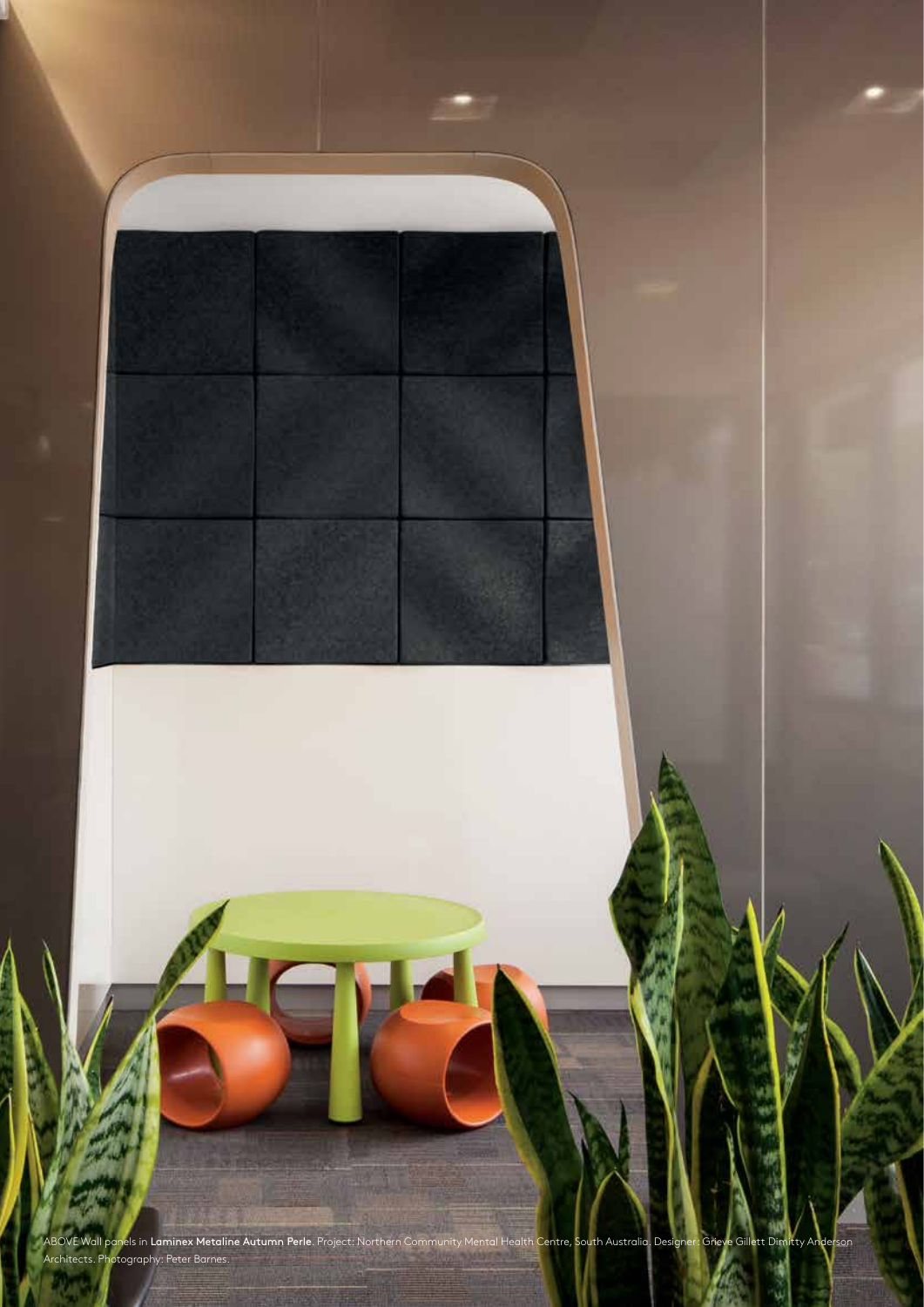#### **COLOUR RANGE**





Palladium Perle #



Autumn Perle #



Silver Stream Perle #



Sophisticat



Lagoon Metallic Tangello Metallic Lipstick Red Rubicon Perle





Smoked Silver Perle # Nimbus Metallic # Velocity Perle











Style Queen **Iridium Metallic #** Black Ice













Chartereuse Metallic

Brushed Aluminium #

All Décors available in 3600 x 1500mm and 3600 x 800mm. Décors marked # are also available in 2800 x 800mm sheet size.

Please note: Laminex trains and authorises a national network of fabricators and installers of Metaline to ensure you get the best results. Contact Laminex on 132 136 for your nearest authorised fabricator and installer. Colours may appear different in larger sample sizes. For an indication of colour in larger pieces please call 132 136.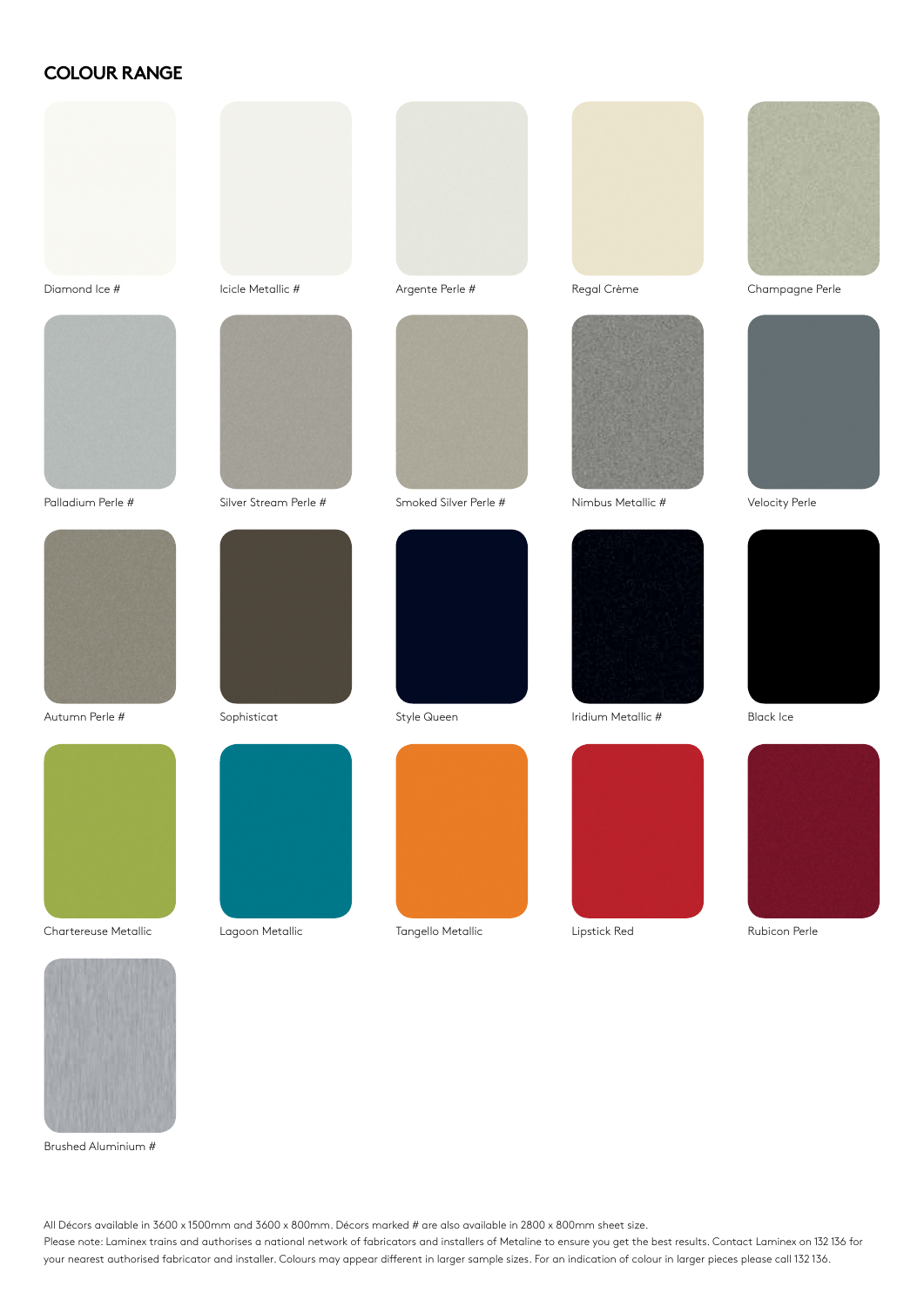



TOP Splashback in Laminex Metaline Black Ice. Benchtop in Laminex Alfresco Compact Laminate Manganese. BOTTOM LEFT Cabinetry, panels and doors in Laminex Metaline Champagne Perle. Project: The Giving Tree. Designer: Carol Anne Cassidy & Associates. BOTTOM RIGHT Shower recess in Laminex Metaline Champagne Perle.